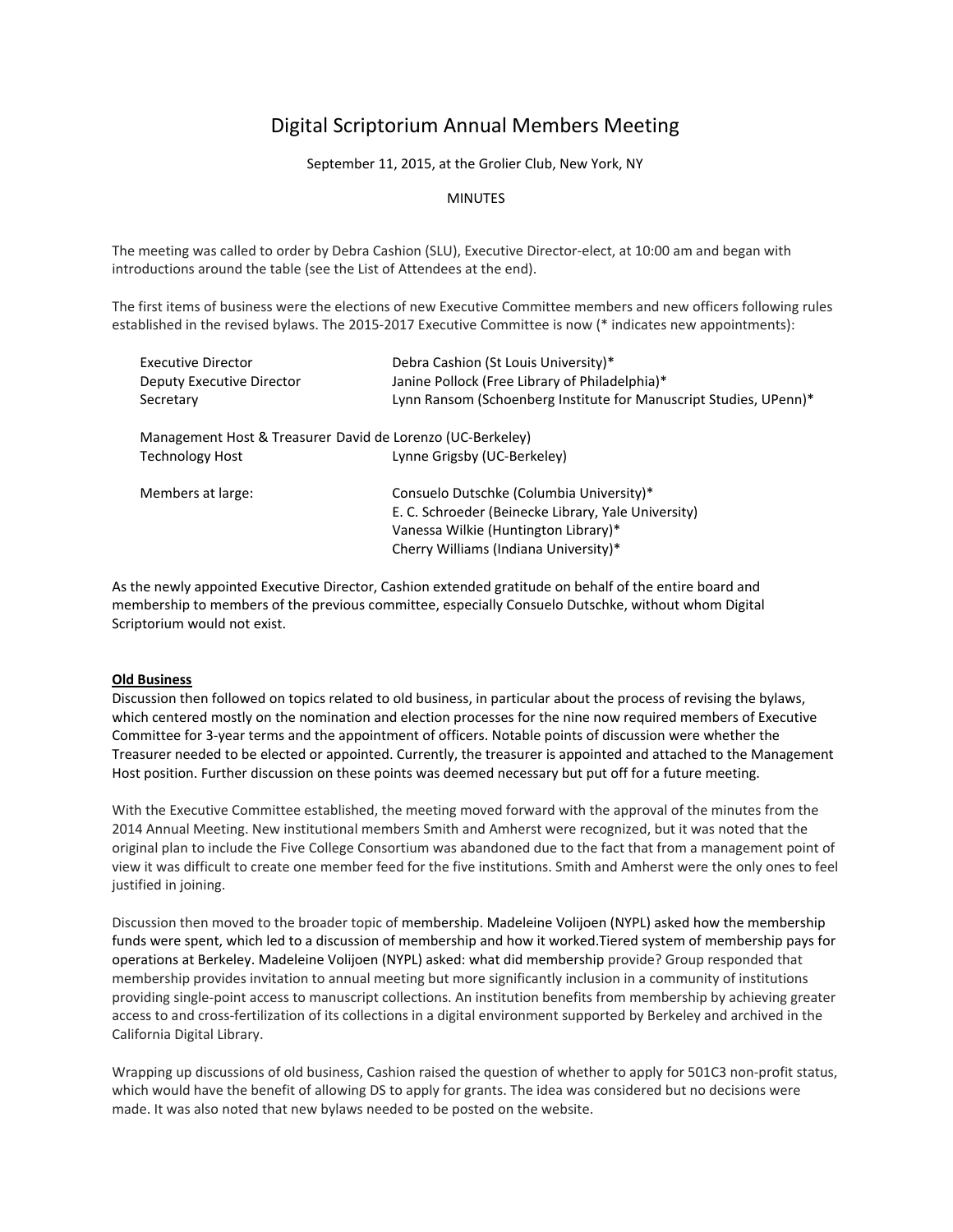#### **New Business**

### **1. Technology and statistics updates (Lynne Grigsby, UC‐Berkeley)**

Discussion then moved to issues surrounding statistics, website maintenance, and general communication strategies. Grigsby requested that an email list be set up to ensure consistent communication. All agreed this should be done, but there should be two lists: one for members, the other for the Executive Committee, and one possible for interested community. Cashion reminded the group that all members should update their contact information on the website. Grigsby also noted that the governance webpage needed to be updated. E. C. Schroeder (Beinecke) noted and Cashion agreed upon the need for a website committee that had oversight for all pages. Elizabeth Teviotdale (WMU) and Grigsby volunteered for the committee (see below). Barbara Shailor (Yale) noted that the Wikipedia entry needed updating; Cashion offered to do it.

Grigsby also reported that work on infrastructure changes at Berkeley was resuming after a year of delay. She did not have details of changes yet, but Berkeley will change from DS to a Berkeley system. DS is shoe-horned in but infrastructure and complexity of the DS design may be affected. WebGenDB will disappear, and nested structure may have to change. She notes that libraries aren't creating these systems anymore. This raised the larger question of the technical future of Digital Scriptorium, which was put off for later discussion. Bill Stoneman (Houghton) did raise the point that the focus behind the initial question is what are the implications for new and old members as we move forward?

Returning to more straightforward technological issues, Grigsby proposed removing News and Events from the website and moving to a blog format that anyone can contribute to. It was determined that this would be a good way to move forward. Cashion asked Schroeder to shepherd the issue once the email lists were set up and asked Stoneman to write a final News and Announcements alerting users to changes.

### **2. Management and financial updates (David de Lorenzo, UC‐Berkeley)**

De Lorenzo's financial report was reviewed. Highlights were that San Francisco State had not paid due to a retirement. UC‐Riverside had not paid due to same issue. Notre Dame had not paid due to possible organizational changes. Stoneman noted need to follow up, and Cashion agreed to do it.

### *[Meeting broke for lunch]*

### **3. Presentation on the Broken Books/Llangattock Breviary project (Cashion, SLU)**

Following lunch, Cashion presented her work on the virtual reconstruction of the Llangattock Breviary. Of particular note, was her use of Omeka and use of IIIF images and how this might present a possible shift for DS.

### **4. Other new business**

The remainder of the meeting was spent discussing broad stroke-plans for the future of digital Scriptorium in terms of technology, data management, and website presentation. To summarize, the question of the scope of DS was raised: Who is it for? What is the goal? How does it play in a Digital Humanities environment? Discussion was lively. Barbara Shailor noted that the original goal was to be a research tool and provide a catalogue of dated and datable manuscripts. Lynn Ransom (SIMS, UPenn) reiterated the notion of DS as a union catalogue and pushing in that direction. Ray Clemens (Beinecke) felt that if DS stayed the same, it would crystallize in place as a more dynamic digital humanities environment grew around it, so it must change. The question of funding arose and the Mellon Foundation was put forward as a possibility.

In short, a number of very large issues that need tackling presented themselves and, and so committees were formed to address them and begin working toward solutions. The following committees were created:

- 1. Website : Elizabeth Teviotdale (chair, WMU), Lynne Grigsby (UC‐Berkeley), Janine Pollock (FLP
- 2. Technology: Lynne Grigsby (chair, UC‐Berkeley), Debra Cashion